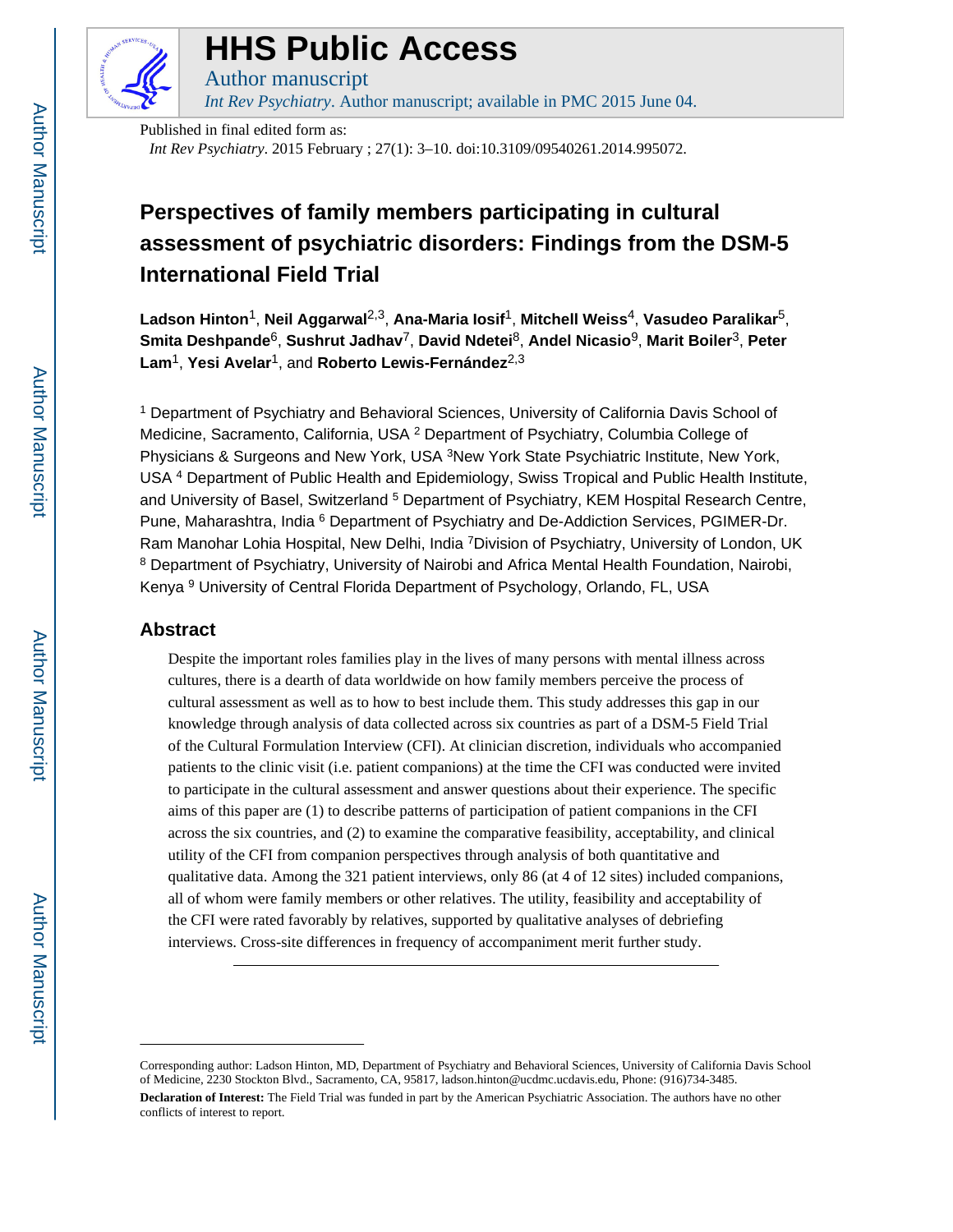## **Introduction**

The DSM-5 Cultural Formulation Interview (CFI) is a tool to assist clinicians in assessing cultural issues in diagnosis and treatment (Lewis-Fernandez et al., 2014; Lewis-Fernandez et al., in press). The inclusion of family members and others who accompany patients to clinic visits (patient companions) may help clinicians differentiate normal from abnormal behaviors for patients from diverse cultural backgrounds that may be unfamiliar to the clinician (Aggarwal & Rohrbaugh, 2011). This can be particularly important when patients cannot provide a coherent or accurate account due to cognitive impairment or severe psychosis (Estroff, 2003). Even for cognitively intact patients, including family members may align with patient preferences and/or cultural norms and give clinicians the opportunity to supplement the patient's history and evaluate the social support system (Aggarwal et al., in press; Diaz et al., in press; Hinton et al., 2014). There is, however, a dearth of data worldwide on how family members perceive the process of cultural assessment and how to best include them. Understanding cross-cultural similarities and differences in how cultural assessment is experienced by relatives can help to inform clinical practice with diverse populations.

This study addresses this gap in our knowledge through an analysis of data collected across six countries as part of a DSM-5 Field Trial. The purpose of the field trial was to field-test a preliminary version of the core CFI and modify the tool to enhance its feasibility, acceptability, and clinical utility cross-culturally. The core *CFI* refers to the 16-item interview that yields a basic cultural assessment during a clinical evaluation and can be used with any patient in any clinical setting by any clinician. This core assessment can be supplemented with an informant version of the CFI and 12 supplementary models that expand the number of questions by cultural domain or include topics of additional interest for certain populations (Lewis-Fernandez et al., in press). The latter two components of the CFI were not included in the international field trial and are not discussed in this article.

The goal of this paper is to report how family members experience the process of cultural assessment. The specific aims of this paper are: 1) to describe patterns of participation of patient companions across the 6 countries, and 2) to examine the comparative feasibility, acceptability and clinical utility of the CFI from companion perspectives.

## **Methods**

#### **Study setting and design**

The field trial was designed by experts in cultural psychiatry through the DSM-5 Cross-Cultural Issues Subgroup (DCCIS) (Aggarwal et al., 2013; Lewis-Fernández et al., 2014). The New York State Psychiatric Institute (NYSPI) and Columbia University Department of Psychiatry formed a single research site and coordinated logistics for all sites. The study started in November 2011 and ended in September 2012. Each site aimed to enroll at least 30 patients and partnered with local clinics to meet targeted enrolment across the USA (five sites), Peru ( one site), Canada (two sites), the Netherlands (one site), Kenya ( one site), and India (two sites).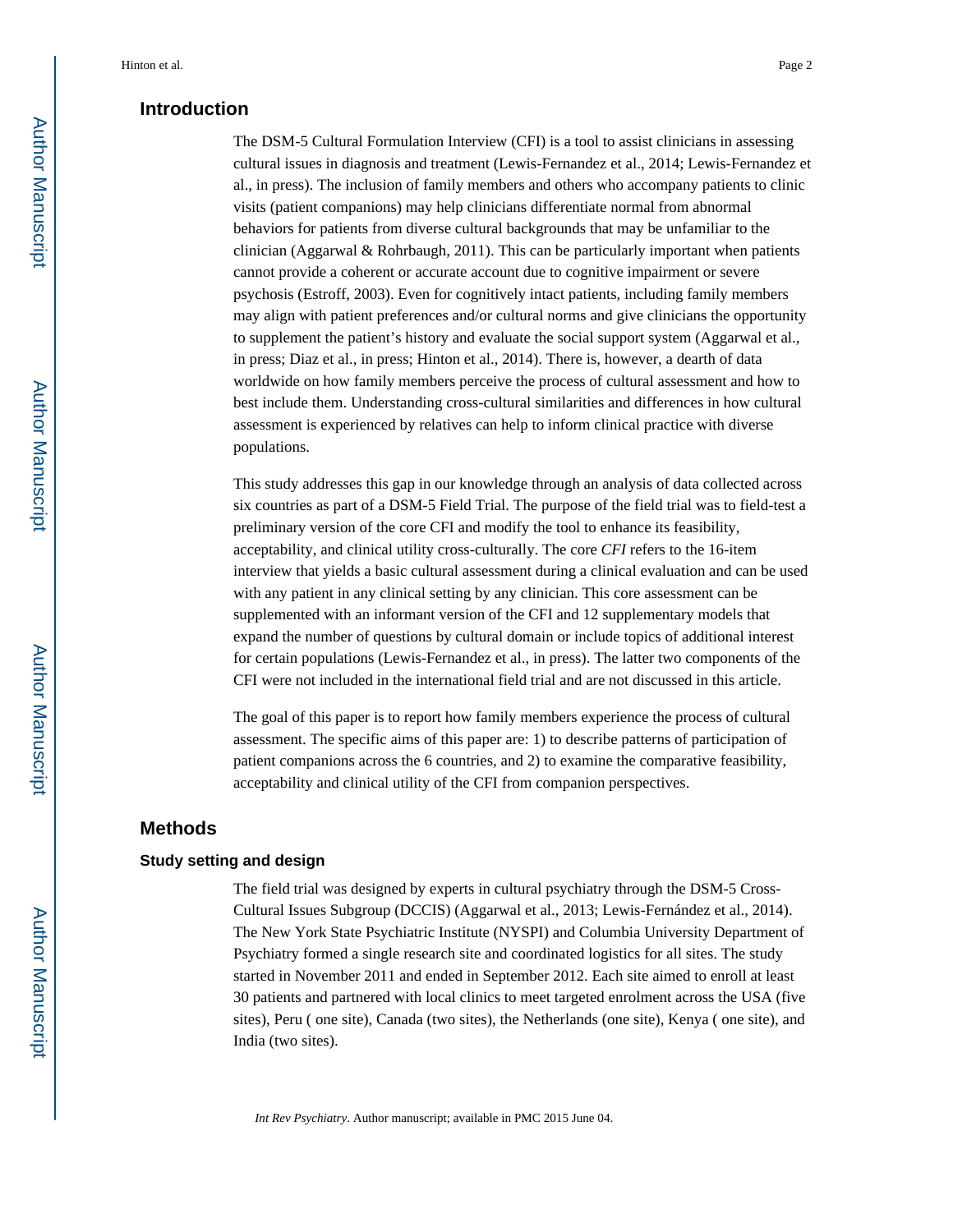New and extant patients were enrolled. For new patients, treating clinicians were the research clinicians. Extant patients were approached by treating clinicians to be interviewed by research clinicians using the core CFI. Clinicians could, at their discretion, also invite companions (i.e., relatives or others who accompanied the patient) to participate in the interview. In all cases, research clinicians were new to patients. Informed consent was obtained for all patients during referral. The interview with the research clinician consisted of the core CFI, followed by a routine diagnostic assessment. Companions who participated also provided informed consent prior to the interview. All sessions were audio-taped unless the patients did not provide consent. Patients, their companions, and research clinicians completed questionnaires before and after the interview. The study was approved by each site's Institutional Review/Ethics Board (IRB)

#### **Participants**

Eligible patients were of any racial or ethnic background; age 18 years or older; fluent in the languages of clinicians, and could have any psychiatric diagnosis. Patients and clinicians were matched by language to avoid use of translators or cultural brokers who could introduce cultural information not obtained through the CFI. Patients were excluded if they were acutely suicidal or homicidal; intoxicated or in substance withdrawal; or had any condition that could interfere with the interview such as dementia, mental retardation, or florid psychosis. Patients were purposively sampled and read a standard recruitment script across all sites. Site primary investigators decided whether to enroll companions of patients in the study based on local IRB requirements and practice guidelines.

Eligible research clinicians conducting the CFI were required to have a terminal degree (MD, MSW, PhD, APRN) permitting them to see patients, consistent with professional requirements in each country. After being introduced to the field trial aims and providing informed consent, clinicians attended a standard 2-h CFI training session consisting of reviewing the core CFI's written guidelines, a video demonstration, and interactive behavioral simulations among clinicians. Clinicians were excluded only if they could not attend the training and were excluded from interviewing extant patients since prior knowledge could confound field trial's aims.

#### **Assessments**

Before the interview, patients and research clinicians completed routine demographic surveys. When companions were present, their relationship to the patient was recorded. All patients completed a consent process. The CFI session included the core CFI followed by a routine diagnostic assessment. A copy of the core CFI and its written guidelines were provided to each clinician before each interview.

After the interview, patients and clinicians were interviewed about the feasibility, acceptability, and clinical utility of the core CFI (reported elsewhere) using a debriefing questionnaire and a semi-structured interview. Researchers at each site also completed a census form that listed the number of people accompanying the patient and their relationships to the patient during (1) the CFI session, and (2) the debriefing period after the CFI session. Companions were also invited to complete a closed-ended debriefing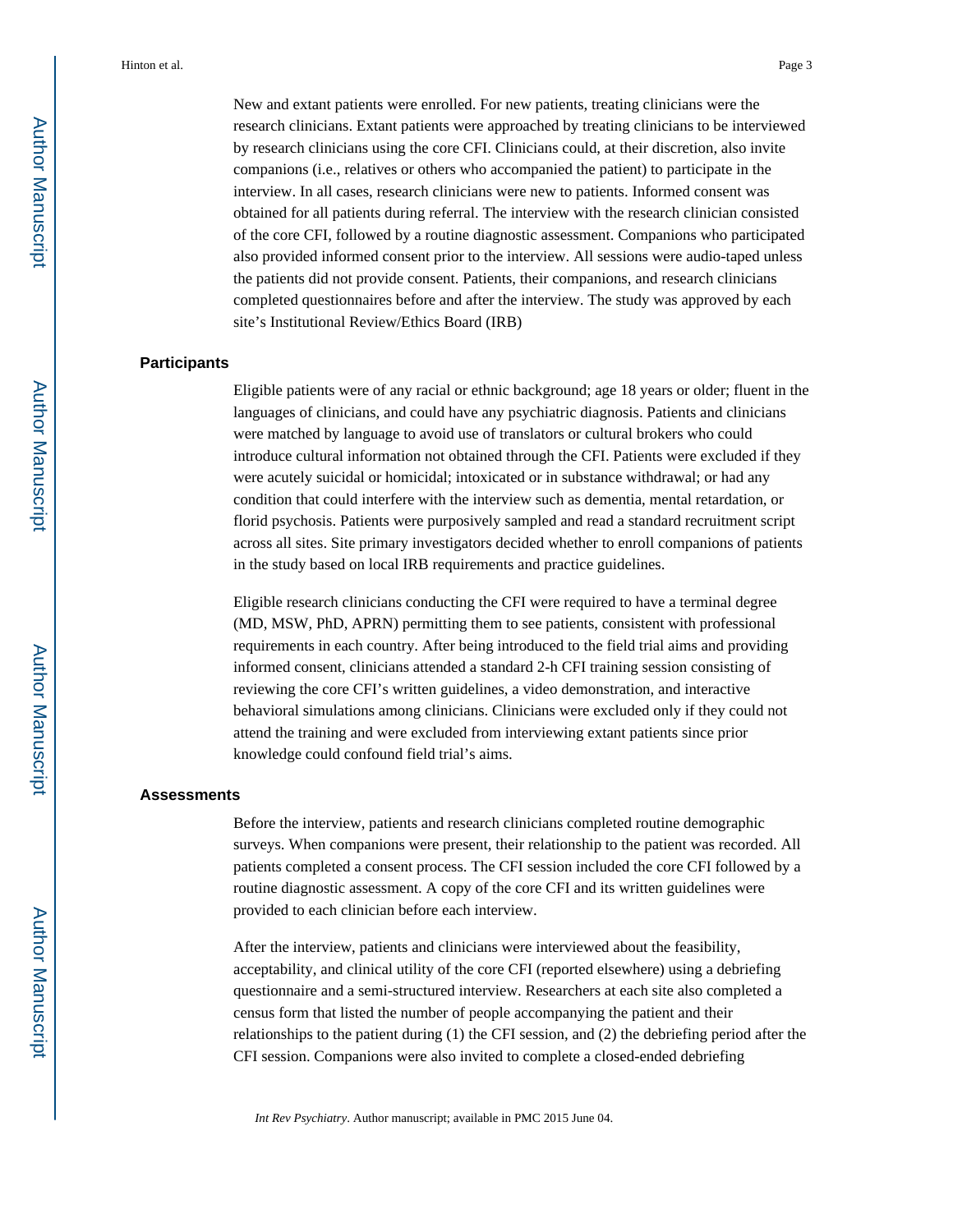questionnaire and an open-ended, semi-structured interview on CFI feasibility, acceptability, and clinical utility if they attended the CFI session. If multiple companions were present, the patient was asked to identify one person to complete the debriefing questionnaire and semistructured interview. As with other DSM-5 field trials (Clarke et al., 2014), instruments to test these outcomes were created specifically for the CFI field trial. The debriefing instrument for patients' relatives and other companions consisted of self-report Likert-scale items assessing feasibility (three items), acceptability ( three items), and perceived clinical utility ( eight items), coded as 'strongly disagree', 'disagree', 'agree', and 'strongly agree'. Items were selected for measurement by the DCCIS based on constructs from implementation science (Proctor et al., 2013). To improve internal consistency, two items were dropped from the feasibility and acceptability indices, leaving each with two remaining items (see below). The full questionnaire is included in Table 1, including the two questions that were dropped. Open-ended questions were developed to elicit the perspectives on the CFI, including positive and negative perceptions (see Table 2).

DCCIS reviewed all instruments. During the debriefing process, research staff was instructed to record key elements of responses from patients, companions, and clinicians to the open-ended questions, generating a written record of responses. Research staff uploaded all forms into a database managed centrally by the Center of Excellence for Cultural Competence at NYSPI.

#### **Analysis**

As described elsewhere (Paralikar, et al., 2015), for the purposes of analysis, negative responses were coded as either −2 (strongly disagree) or −1 (disagree) and positive responses as either 1 (agree) or 2 (strongly agree). This created the possibility of a neutral value (i.e., '0') for the mean summary value. Missing responses were imputed using the sitespecific mean for the corresponding question. Cronbach's α was used to assess the internal consistency of each of three indices. For both the acceptability and feasibility indices, dropping one item each that was negatively-worded ( no. 10 from the acceptability subscale and no. 12 for the feasibility subscale) resulted in a significant improvement in the internal consistency (from 0.28 to 0.63 for the *feasibility* subscale and from 0.33 to 0.44 for the *acceptability* subscale). Both items were subsequently excluded from the composite index which included the 12 remaining items in three indices with a Cronbach's alpha of 0.82. This approach is also supported by prior research on cross-cultural variation in responses to negatively worded survey items (Wu, 2008). Patient and family characteristics were compared across sites using Kruskal-Wallis test for continuous variables not normally distributed, and Fisher's exact test for categorical variables. The responses for individual items were treated as ordinal and differences across sites and were evaluated using generalized estimating equations (GEE) models that adjusted for clustering by clinician (i.e. because at every site clinicians carried out the cultural assessment of several patients). Similarly, GEE for continuous data, accounting for the nesting of patients within clinicians, were used to compare the subscales and the composite scale across sites. SAS (SAS/STAT version 9.4, Cary, NC) was used for all statistical analyses.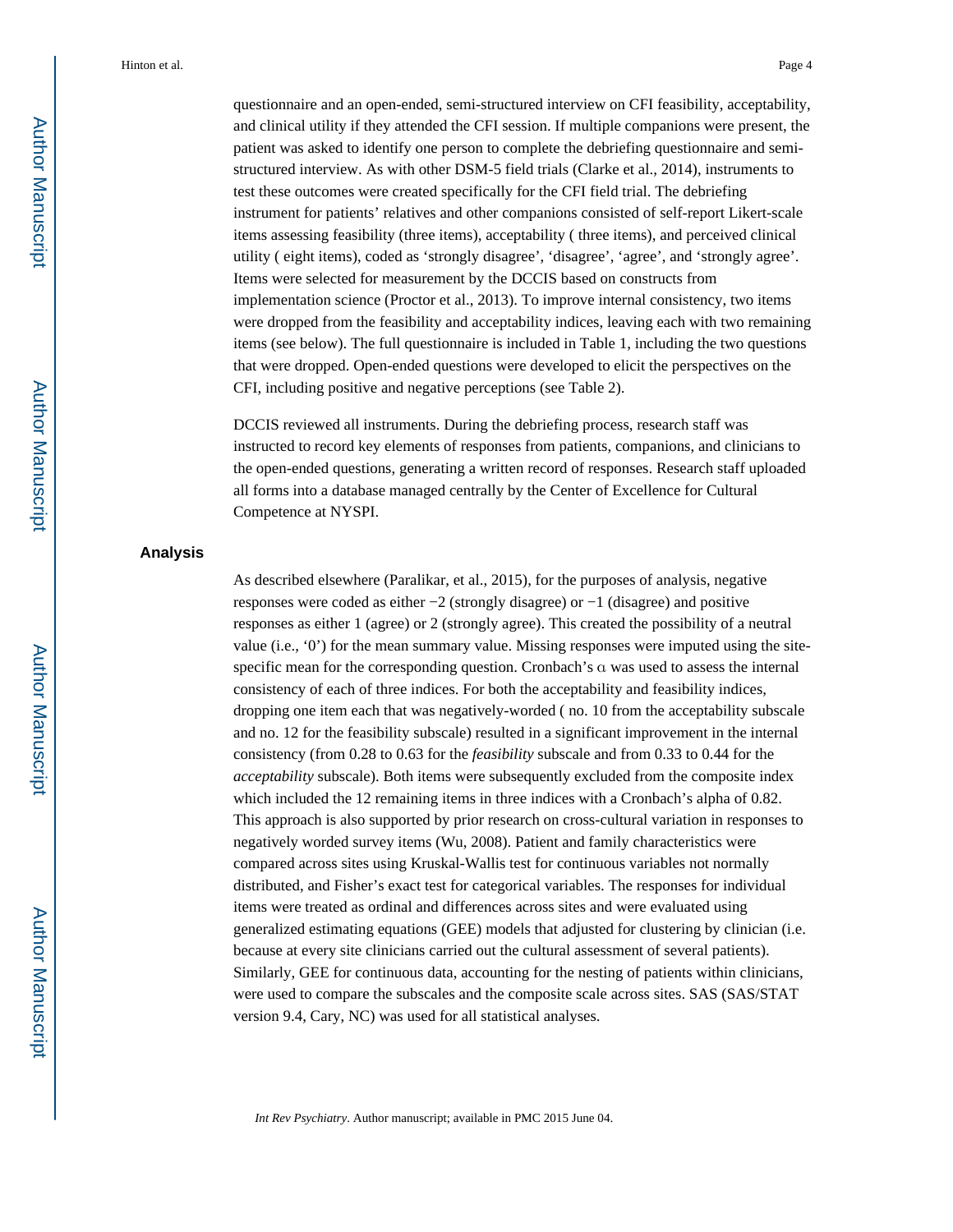Hinton et al. Page 5

The responses to the nine open-ended questions in the debriefing interview were coded thematically in a stepwise process using standard approaches for descriptive thematic analysis (Chenail, 2011; Sandelowski, 2000). First, two coders independently reviewed the qualitative data and developed a list of thematic categories. Next, the results of this initial coding were compared, differences were discussed and resolved through a consensus process, and a final list of thematic categories was generated. Representative quotes were identified for each category.

#### **Results**

#### **Rate of accompaniment across sites**

Of the 321 patients who participated in the field trial, 86 cultural assessments included at least one patient companion. These 86 accompanied assessments occurred in 25% (4/12) of the individual sites and 50% (3/6) of the countries represented. Among sites that included someone other than the patient in the cultural assessment, there was substantial variation, ranging from 100% in Kenya to 20% in the Netherlands. Because of possible clinic-related factors, we also included the proportion of patients who are new to the clinic in Table 3. There was no clear association between the site's proportion of new patients and the proportion of accompanied visits. For example, while US sites had the smallest proportion of new patients and no participation of close associates in the CFI, approximately 1/3 of the patients at the Canada sites and Peru site were new to the sites and yet neither site reported accompanied visits.

#### **Patient and companion characteristics across sites**

While 86 visits across 4 sites were accompanied, debriefing data were only available for 71 interviews at the 3 sites shown in Table 4 (no debriefing was available at the Netherlands site and was missing for 9 accompanied visits at the New Delhi site). Among these three sites, there were significant differences in the patient's marital status and primary psychiatric diagnosis. Despite cross-site similarities in mean age of patients, in Nairobi only 30% of patients were married compared with 45% in New Delhi and 69% in Pune. In terms of diagnosis, psychosis and substance dependence/abuse disorders were most frequent at the Nairobi site. All companions were relatives, such as a spouse, sibling, adult child or other relative. Companions were most often siblings in Nairobi and parents in the India sites. There was no significant difference in the proportion of male and female relatives.

#### **Cross-site comparison of feasibility, acceptability, and clinical utility**

While feasibility, acceptability, and clinical utility were generally positive across the three usable sites (with means higher than 1 (agree) on a scale from −2 to 2 for all indices across all sites), there were significant site differences for utility and acceptability, with higher mean scores for these indices in Nairobi. As shown in Table 5, there was also significant cross-site difference in the composite mean score, with Nairobi again having the highest score.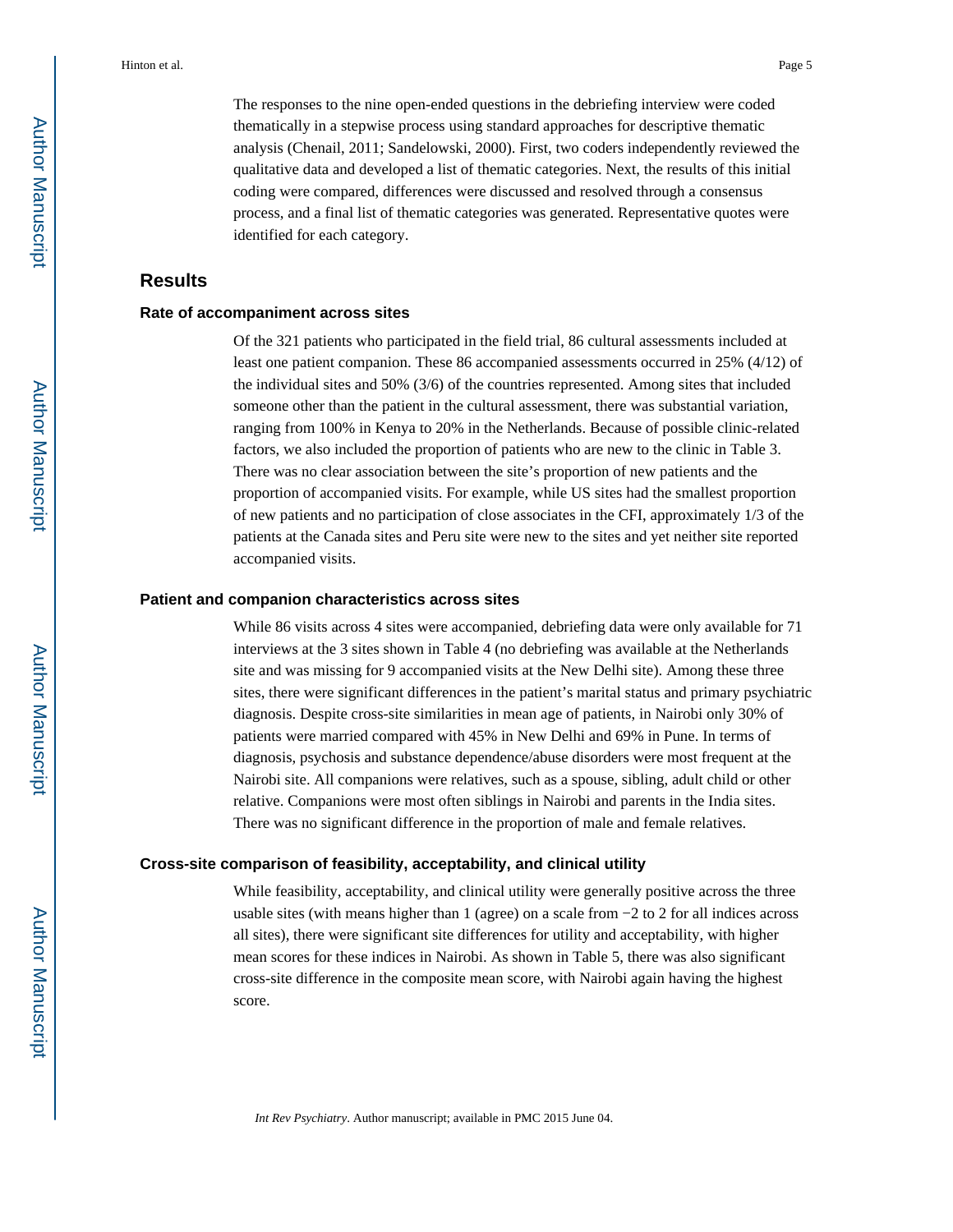#### **Cross-site comparison of individual items**

Means for the individual items are shown in Table 1, including the two negatively worded items (no.10 and no.12) that were not included in the feasibility, acceptability, and clinical utility indices as described above under Methods. Cross-site means for all of the items except for 10 and 12 were above 1, indicating a positive view of the CFI in many respects. At the two Indian sites, however, approximately one-third to one-half of relatives felt the CFI was 'too persona' l or took 'too much time'. There were also significant cross-site differences in the scores for individual items, with the Nairobi site participants tending to view the CFI in more positive terms compared with participants at the Indian sites.

#### **Themes identified through qualitative analysis**

The responses to the open-ended questions were often quite brief, ranging from a few words to four or five sentences. Companion responses fell into two broad topics: (1) Positive perceptions of the CFI interview process and (2) areas for improvement. On the positive side, relatives appreciated how the CFI helped the patient express themselves, talk about their background, and discuss their problem in an in-depth way. Participation in the CFI interview also gave relatives the opportunity to understand the patient's problem and to express their own opinions. Several relatives felt the CFI questions were difficult to understand, particularly for those with lower literacy, a suggested improvement to the CFI that was not highlighted in the quantitative findings. In addition, some relatives identified specific issues they wished had been explored in more detail during the interview. Table 6 summarizes the major themes with representative quotes. The list of open-ended debriefing questions is provided in Table 2.

## **Discussion**

To our knowledge, this is the first comparative, cross-national study to examine how relatives participate in and experience a psychiatric cultural assessment. This study has several important preliminary findings. First, we found that, among those companions who participated in the version of the CFI used in the field trials, their perceptions of its acceptability and clinical utility were generally favorable (i.e. mean scores of greater than 1 on a scale from −2 to 2 with 2 being most favorable). While the mean for the feasibility index was similarly favorable, these results need to be interpreted with caution because of the relatively low internal consistency of this two-item index. However there were also significant cross-site differences in the mean scores for each index and the composite index, with the Nairobi site having the most positive scores for each index compared with the two India sites. This suggests that there are also important cross-cultural differences in how relatives perceived the CFI.

The qualitative data supports this interpretation of the quantitative data, identifying positive aspects of the CFI. Relatives valued the in-depth exploration of the patient's problem and the opportunity to share their own views and to participate in the assessment process. While the CFI was generally well-received, areas for improvement were also identified. Some relatives found the CFI too time-consuming and the questions too personal or difficult to understand. Notably, these barriers are similar to those reported by patients in qualitative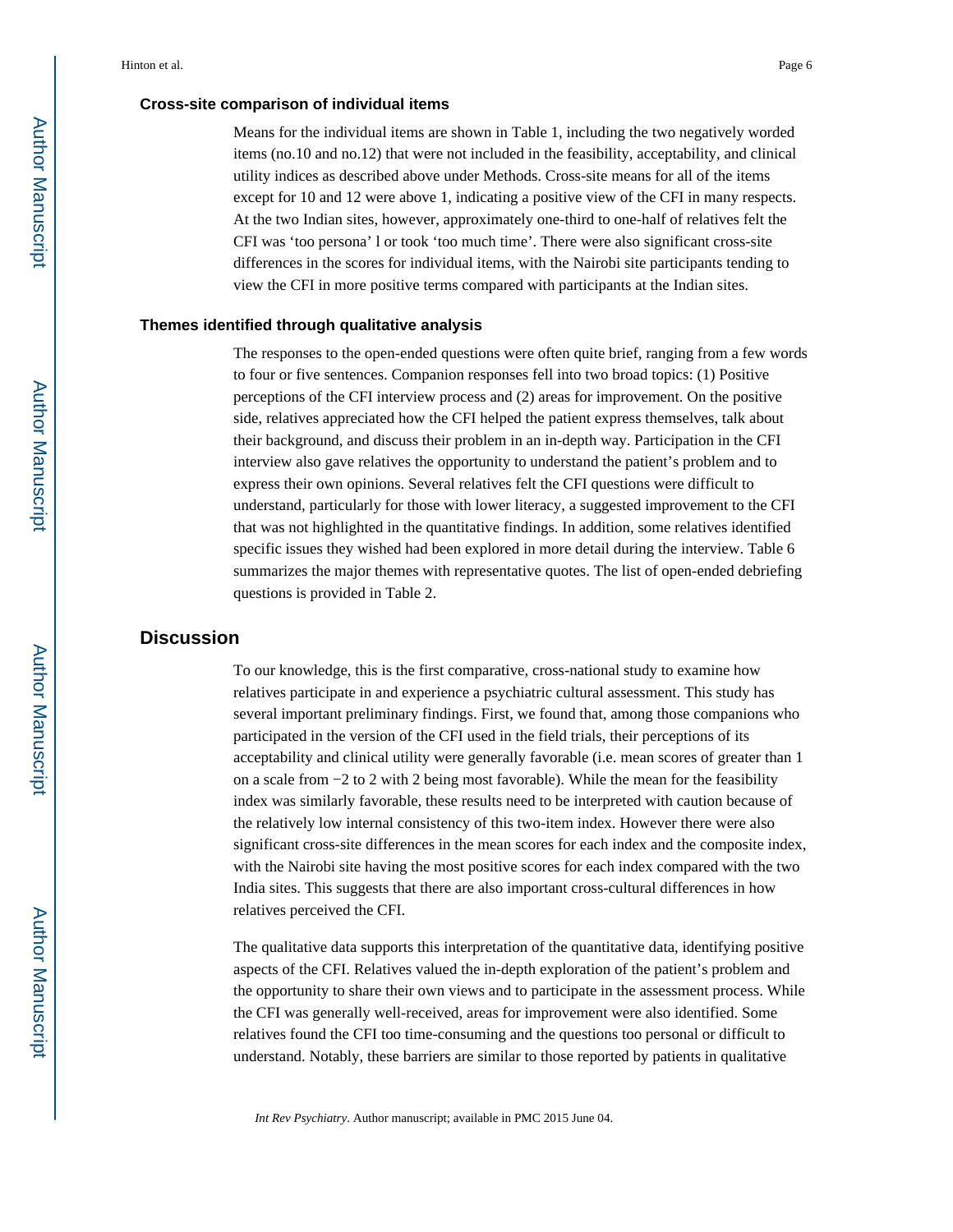Hinton et al. Page 7

analyses from the New York City site, leading to revision of the CFI for inclusion in DSM-5 (Aggarwal et al., 2013; Lewis-Fernández et al., in press).

A second, unexpected finding that limits the conclusions we can draw from this preliminary study was the cross-site difference in companion participation. Several explanations may be possible. For example, the involvement of close associates in mental health services may be stronger in certain cultural settings, such as Nairobi, compared with others. In other settings with a more individualistic orientation to mental healthcare emphasizing patient privacy and confidentiality, as in the USA and Canada, family involvement may be limited. Providerlevel explanations are also possible, including clinician barriers to involving family members, such as lack of time or motivation. Organizational-level explanations may also play a role: in India and Kenya where new patients were enrolled, administrators may have included family members to optimize treatment. In contrast, family members may have been excluded in other countries if administrators or other decision-makers did not provide guidelines to clinicians for companion involvement. The nearly equal representation of men and women among the companions was unexpected and deserves further examination in larger and more representative samples of patients with mental illness.

This study has several limitations. First, this study is based on data from three countries and the overall sample size is modest, making this a preliminary report, but useful nonetheless. Second, patients, their companions, and clinicians were all purposively sampled and may not be fully representative. For example, family members or other companions likely to view their relative's participation in the field trials negatively might have been less likely to participate in the CFI, resulting in a selection bias towards companions who were more favorably predisposed. Third, the study interview consisted of the CFI session followed by the routine diagnostic assessment. All clinicians were asked to inform patients when they would transition from the CFI to the routine assessment. It is possible that some respondents, especially those new to mental health services, may not have differentiated CFI from routine questions during debriefing interviews. Fourth, sites varied in the extent to which they transcribed responses, some opting for full transcriptions and others opting for brief summaries. The qualitative findings reported here were meant to amplify the quantitative findings and to serve as preliminary findings to inform further studies rather than a saturated account of thematic categories. Finally and as noted previously, because the feasibility scale had a relatively low internal consistency the results for this index should be interpreted cautiously.

Despite these limitations, this study provides support for the involvement of relatives and others who may accompany patients within cultural assessments. The cultural views of patient companions can be a crucial element of the treatment process, especially among patients with severe impairments due to mental illness, impacting the accuracy of diagnostic assessment, patient-clinician rapport, family and patient engagement, treatment adherence and retention, and eventual outcome (Aggarwal et al., in press; Hinton et al., in press; Lefley, 1996). Identifying the role of the family in care is important for developing a culturally informed treatment plan. For example, relatives and other companions can be included as supports during crises, potentially avoiding a costly hospitalization (Diaz et al., in press). Improvements in the DSM-5 core CFI as a result of the field trial, as well as the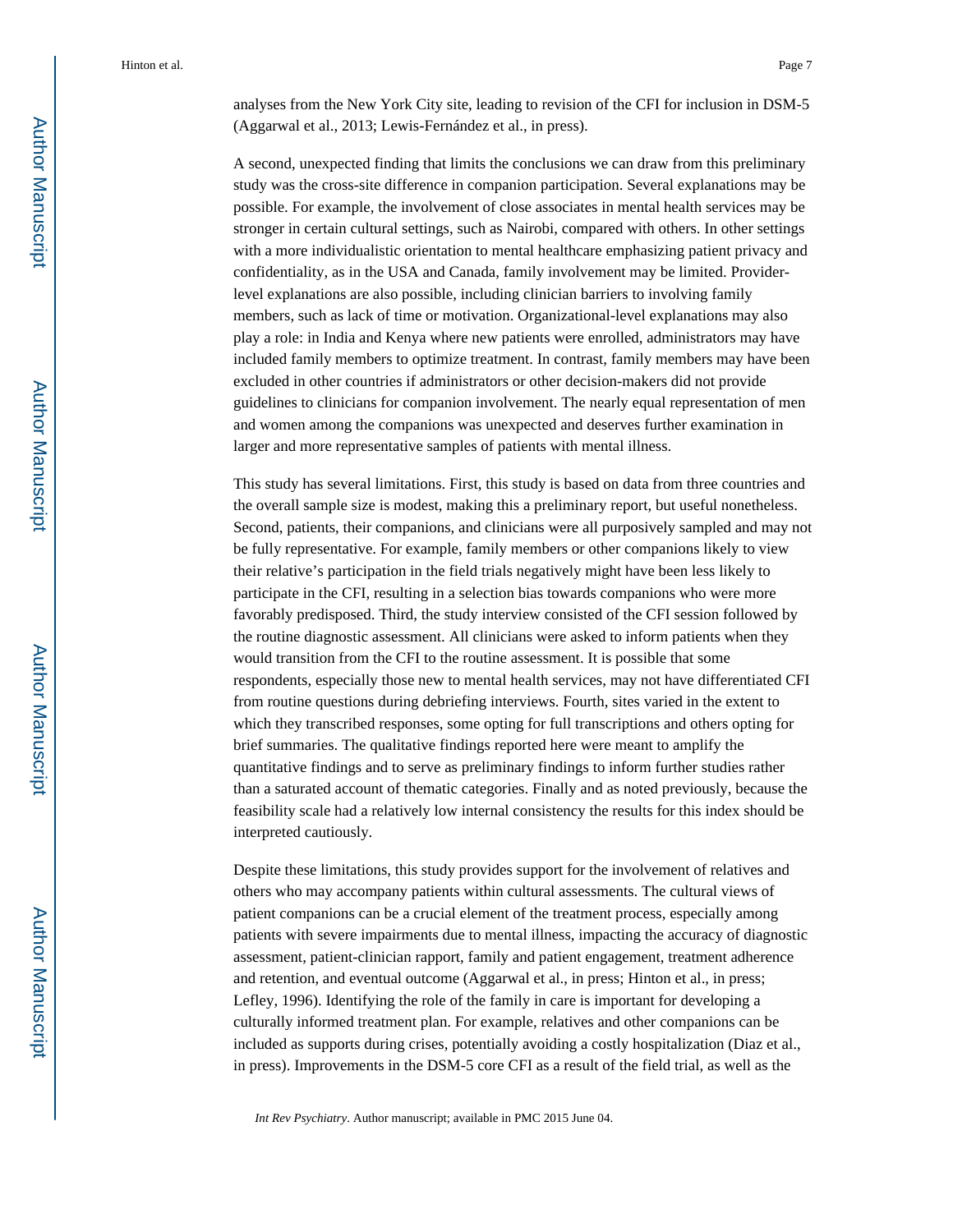subsequent development of an informant version, build on the initial feasibility,

acceptability, and perceived clinical utility of the core CFI for use among family members and other companions who are available during clinic visits.

#### **Acknowledgements**

This is a product of the Cultural Committee of the Group for the Advancement of Psychiatry, which is a U.S. organization of nationally respected psychiatrists and other physicians dedicated to shaping psychiatric thinking, public programs, and clinical practice in mental health.

#### **References**

- Aggarwal NK, Nicasio AV, DeSilva R, Boiler M, Lewis-Fernández R. Barriers to implementing the DSM-5 Cultural Formulation Interview: A qualitative study. Culture, Medicine and Psychiatry. 2013; 37:505–533.
- Aggarwal NK, Rohrbaugh RM. Teaching cultural competency through an experiential seminar on anthropology and psychiatry. Academic Psychiatry. 2011; 35:331–334. [PubMed: 22007094]

Aggarwal, NK.; Jiménez-Solomon, O.; Lam, PC.; Hinton, L.; Lewis-Fernández, R. The Core and Informant Cultural Formulation Interviews in DSM-5. In: Lewis-Fernández, R.; Aggarwal, NK.; Hinton, L.; Hinton, DE.; Kirmayer, LK., editors. The DSM-5 Handbook on the Cultural Formulation Interview. American Psychiatric Publishing; Arlington, VA: in press

Chenail RJ. How to conduct clinical qualitative research on the patient's experience. Qualitative Reports. 2011; 16:1173–1190.

- Clarke DE, Wilcox HC, Miller L, Cullen B, Gerring J, Greiner LH. Feasibility and acceptability of the DSM-5 Field Trial procedures in the Johns Hopkins Community Psychiatry Programs. International Journal of Methods in Psychiatric Research. 2014; 23:267–278. [PubMed: 24615761]
- Diaz, E.; Armah, T.; Hinton, L. Social network. In: Lewis-Fernández, R.; Aggarwal, NK.; Hinton, L.; Hinton, DE.; Kirmayer, LK., editors. The DSM-5 Handbook on the Cultural Formulation Interview. American Psychiatric Publishing; Arlington VA: in press
- Estroff, SE. Subject/subjectiveness in dispute: The poetics, politics, and performance of first-person narratives of people with schizophrenia. In: Jenkins, JH.; Barrett, RJ., editors. Schizophrenia, Culture, and Subjectivity: The Edge of Experience. Cambridge University Press; Cambridge: 2003. p. 282-302.
- Hinton L, Apesoa-Varano EC, Unutzer J, Dwight-Johnson M, Park M, Barker JC. A descriptive, qualitative study of the roles of family members in older men's depression treatment from the perspectives of older men and primary care providers. International Journal of Geriatric Psychiatry. 2014 doi: 10.1002/gps.4175.
- Hinton, L.; Hargrave, R.; Ahmed, I. Overview and clinical application of the caregiver supplementary module. In: Lewis-Fernández, R.; Aggarwal, NK.; Hinton, L.; Hinton, DE.; Kirmayer, LK., editors. The DSM-5 Handbook on the Cultural Formulation Interview. American Psychiatric Publishing; Arlington, VA: in press
- Lefley, HP. Family caregiver applications series. Vol. 7. Sage; Thousand Oaks, CA: 1996. Family caregiving in mental illness.
- Lewis-Fernández R, Aggarwal NK, Bäärnhielm B, Rohlof H, Kirmayer LJ, Weiss MG, Lu F. Culture and psychiatric evaluation: Operationalizing cultural formulation for DSM-5. Psychiatry: Interpersonal and Biological Processes. 2014; 77:130–154.
- Lewis-Fernández, R.; Aggarwal, NK.; Hinton, L.; Hinton, DE.; Kirmayer, LK. The DSM-5 Handbook on the Cultural Formulation Interview. American Psychiatric Publishing; Arlington VA: in press
- Paralikar VP, Sarmukaddam SB, Kanak V, Patil KV, Nulkar AD, Weiss MG. Clinical value of the cultural formulation interview in Pune, India. Indian Journal of Psychiatry. 2015; 57:59–67. [PubMed: 25657458]
- Proctor EK, Powell BJ, McMillen JC. Implementation strategies: recommendations for specifying and reporting. Implentation Science. 2013; 8:139.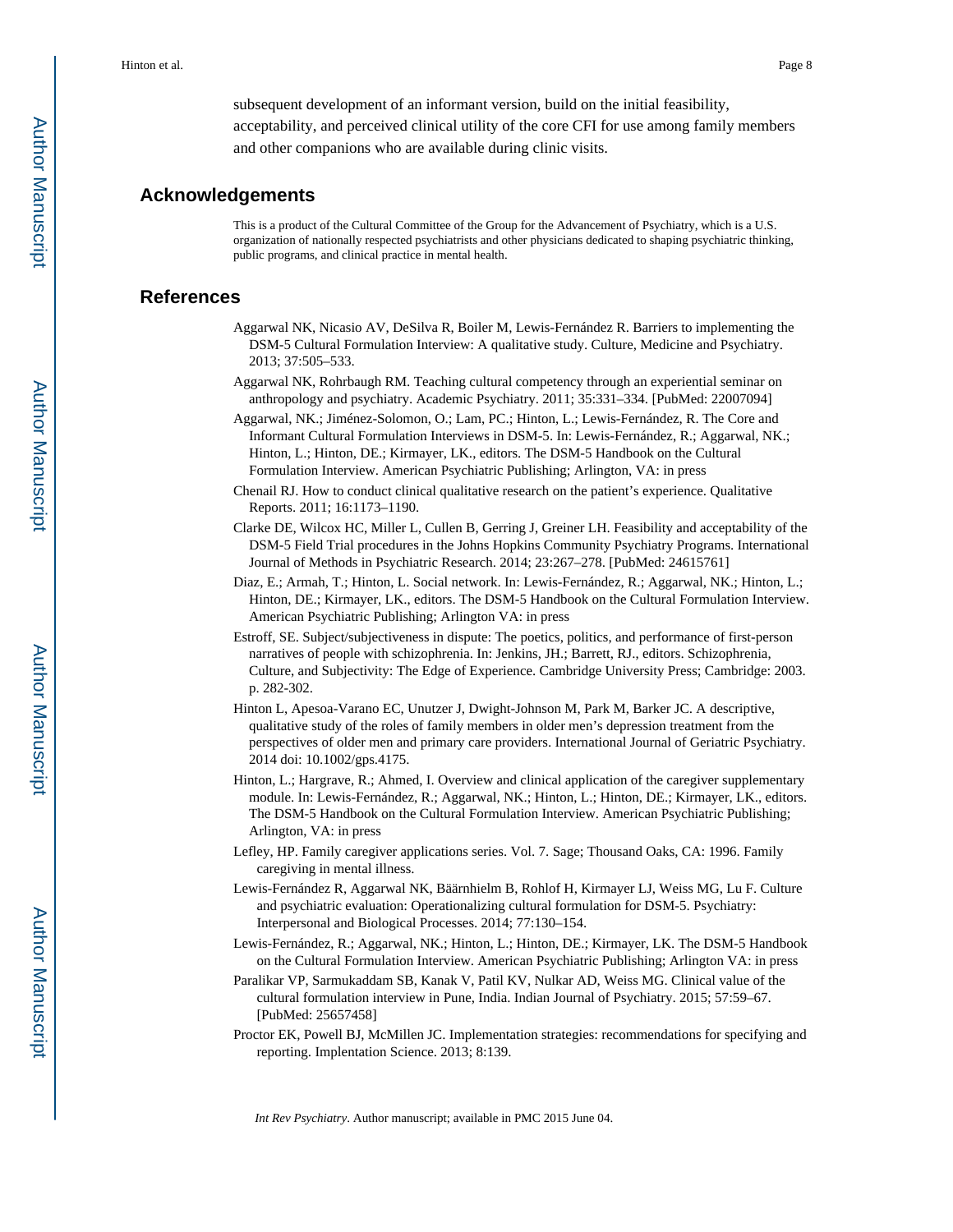- Sandelowski M. Focus on research methods: Whatever happened to the qualitative description. Research in Nursing & Health. 2000; 23:334–340. [PubMed: 10940958]
- Wu CH. An examination of the wording effect in the Rosenberg Self-Esteem Scale among culturally Chinese people. Journal of Social Psychology. 2008; 148:535–551. [PubMed: 18958975]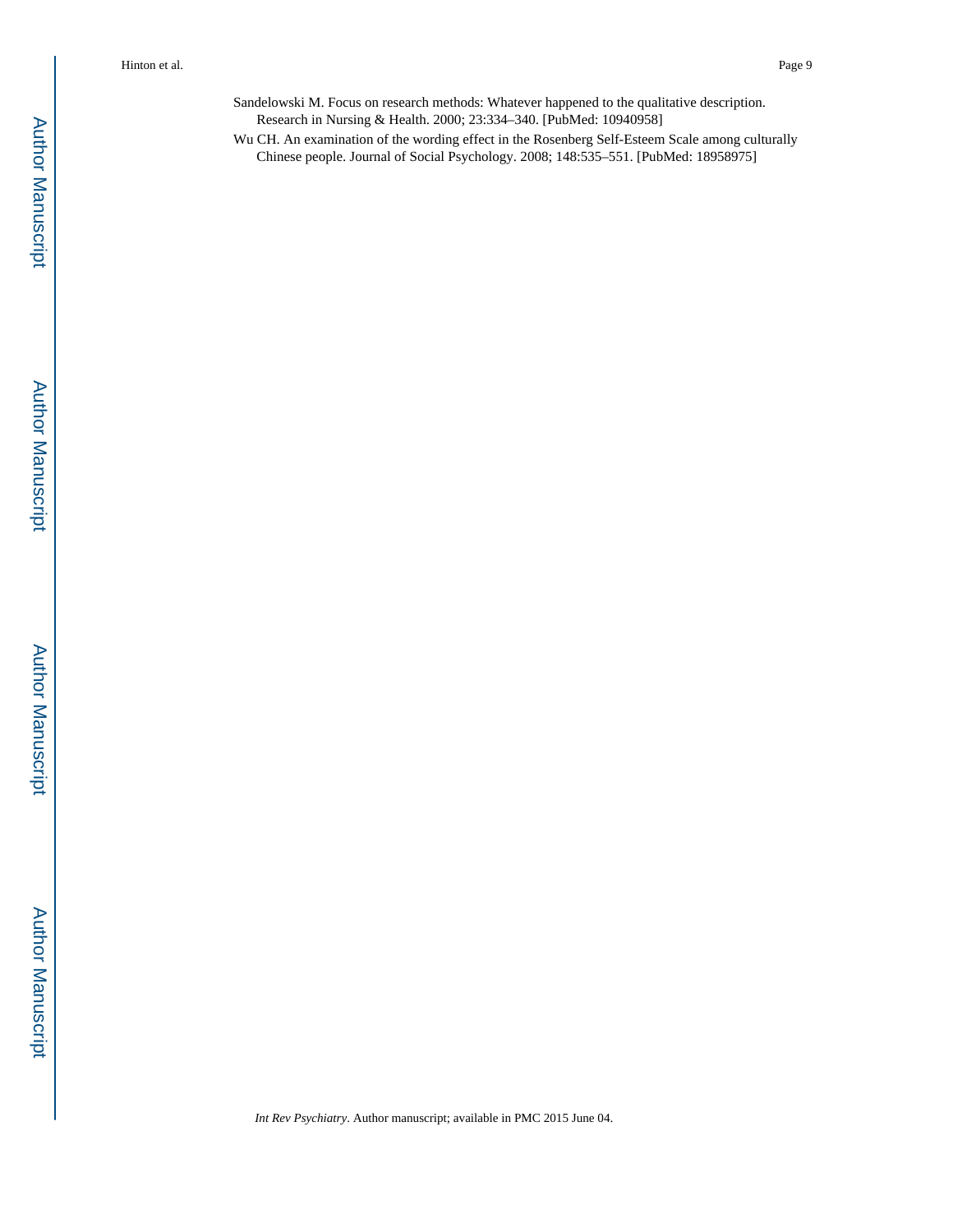Cross-site comparison of means for individual items (range is from  $-2$  = strongly disagree to 2 = strongly agree)

| Item                                                                                                             | Pune<br>$(n = 12)$ | <b>New Delhi</b><br>$(n = 29)$ | <b>Nairobi</b><br>$(n = 30)$ | <b>All sites</b><br>$(n = 71)$ | $P$ -value* |
|------------------------------------------------------------------------------------------------------------------|--------------------|--------------------------------|------------------------------|--------------------------------|-------------|
| <b>Utility</b>                                                                                                   |                    |                                |                              |                                |             |
| 1. Helped me explain the patient's<br>main concerns                                                              | 1.33 (0.89)        | 1.31(0.47)                     | 1.37(0.67)                   | 1.34(0.63)                     | 0.48        |
| 2. Helped communicate important<br>aspects of patient's background,<br>such as religious faith and/or<br>culture | 1.00 (1.04)        | 0.86(0.83)                     | 1.37 (0.49)                  | 1.10 (0.78)                    | 0.06        |
| 3. Helped me understand how the<br>patient's background and current<br>situation affect the patient's<br>problem | 0.67(1.07)         | 1.07(0.70)                     | 1.60(0.50)                   | 1.23(0.78)                     | 0.04        |
| 4. Helped me explain what kinds<br>of help the patient would like                                                | 1.17(1.11)         | 1.21(0.41)                     | 1.43 (0.82)                  | 1.30(0.74)                     | 0.04        |
| 5. Gave me confidence that the<br>clinician understood the patient's<br>situation                                | 1.17 (0.83)        | 1.21(0.41)                     | 1.33 (0.66)                  | 1.25(0.60)                     | 0.39        |
| 6. Helped me identify things that<br>would get in the way of the<br>patient's treatment                          | 0.75(1.14)         | 0.72(0.84)                     | 1.47 (0.51)                  | 1.04(0.85)                     | 0.03        |
| 7. Encouraged me to share<br>information that I might not have<br>mentioned otherwise                            | 1.25 (1.14)        | 0.93(0.88)                     | 1.20(0.61)                   | 1.10 (0.83)                    | 0.28        |
| 8. Were useful overall                                                                                           | 1.58 (0.51)        | 1.41(0.50)                     | 1.73 (0.45)                  | 1.58(0.50)                     | 0.22        |
| <b>Feasibility</b>                                                                                               |                    |                                |                              |                                |             |
| 9. Were easy to understand                                                                                       | 1.00(1.04)         | 1.28(0.45)                     | 1.27(0.45)                   | 1.23(0.59)                     | 0.91        |
| 10. Took more time to share the<br>patient's perspective than I wanted                                           | 0.17(1.27)         | 0.93(0.88)                     | $-1.00(0.00)$                | $-0.01(1.16)$                  | 0.004       |
| 11. Improved the flow of the<br>interview                                                                        | 1.58(0.51)         | 1.28(0.45)                     | 1.73 (0.45)                  | 1.52(0.50)                     | 0.02        |
| Acceptability                                                                                                    |                    |                                |                              |                                |             |
| 12. Were too personal                                                                                            | 0.08(1.16)         | $-0.21(1.05)$                  | $-1.00(0.00)$                | $-0.49(0.92)$                  | 0.02        |
| 13. Should be asked by every<br>clinician                                                                        | 1.08(0.79)         | 1.31(0.47)                     | 1.33 (0.48)                  | 1.28 (0.54)                    | 0.64        |
| 14. Help me feel more at ease<br>during the interview                                                            | 1.25 (0.87)        | 1.24(0.44)                     | 1.90 (0.31)                  | 1.52(0.58)                     | 0.006       |

*\** Sites were compared using generalized estimating equation models for ordinal data adjusting for clustering by clinician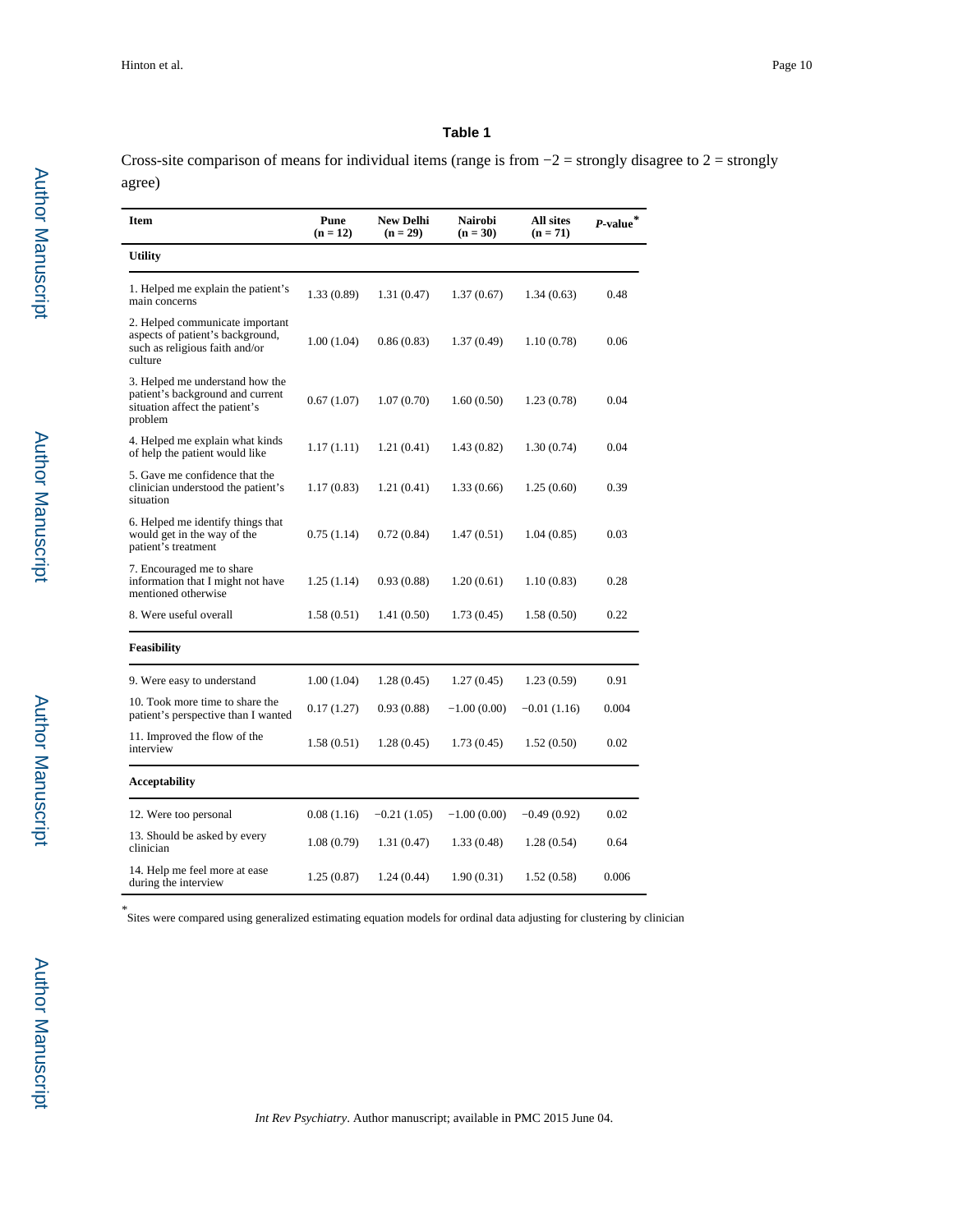#### Open-ended debriefing questions

1. Overall, how did you feel answering these questions about your perspectives on your relative's problems?

2. How did the questions affect what you talked about with the clinician regarding your relative?

3. How did the CFI affect the relationship with the clinician?

4. How different were these questions from those of other clinicians who see your relative?

5. How did the CFI affect what you think or feel about mental health services?

6. What was most helpful about the questions of the CFI? Least helpful?

7. Are there any particular CFI questions that you think should be changed, removed, perhaps because they were unclear?

8. Are there any additional questions that were not asked during the CFI, but should be included?

9. How do you think the CFI might affect the care of your relative?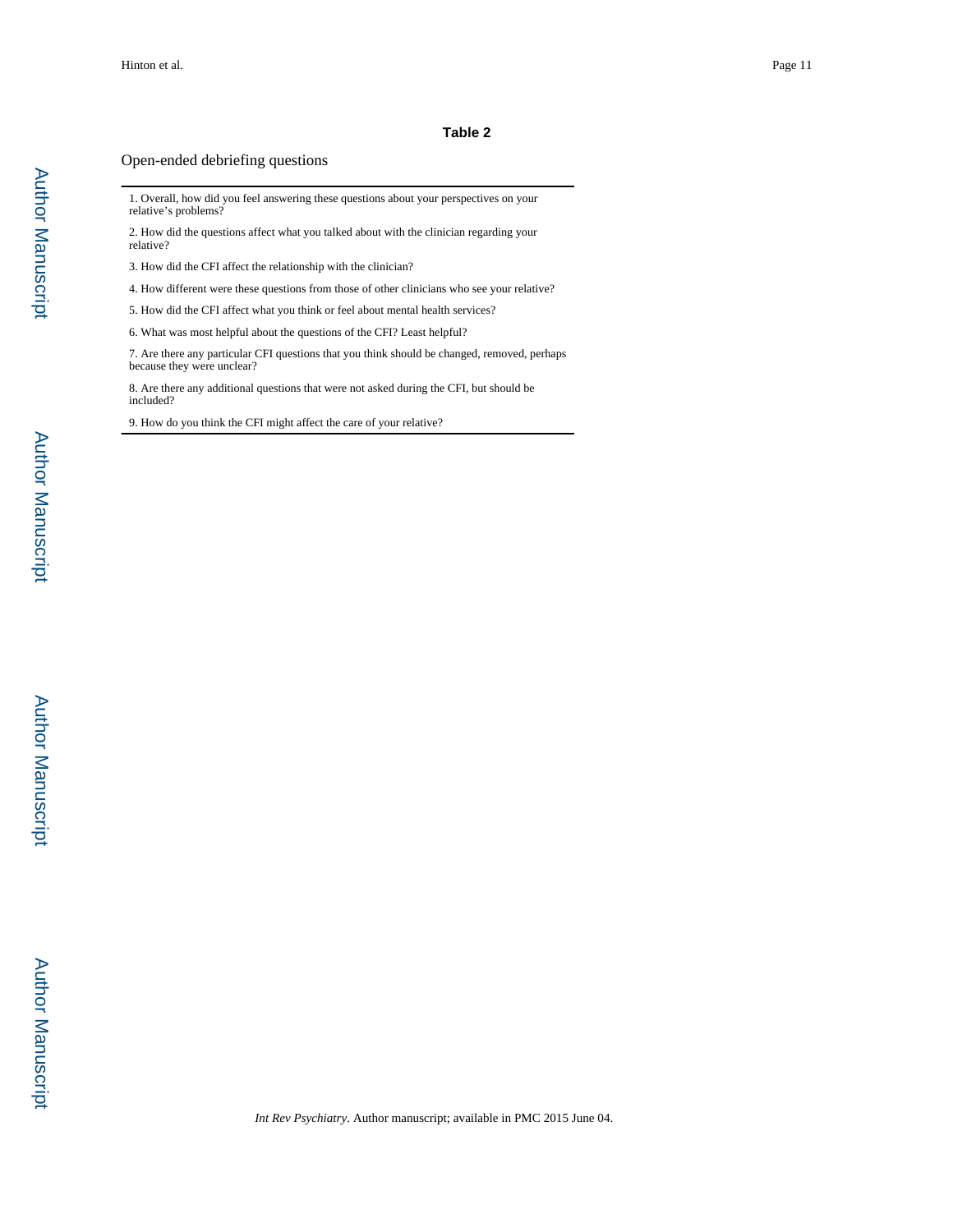Relative participation in CFI field trials across 6 countries (12 sites)*\**

| <b>Countries and sites</b>                                                | Number of<br>patients | Number $(\% )$ of patients<br>with accompaniment | <b>Number of patients</b><br>new to CFI clinic |
|---------------------------------------------------------------------------|-----------------------|--------------------------------------------------|------------------------------------------------|
| Canada (Montreal,<br>Toronto)                                             | 33                    | $\Omega$                                         | 33 (100%)                                      |
| India                                                                     |                       |                                                  |                                                |
| New Delhi                                                                 | 67                    | 38 (57%)                                         | 67 (100%)                                      |
| Pune                                                                      | 36                    | 12 (33%)                                         | 36 (100%)                                      |
| Kenya (Nairobi)                                                           | 30                    | 30 (100%)                                        | $\theta$                                       |
| Netherlands (Beilen,<br>Oegstgeest, The<br>Hague)                         | 30                    | 6(20%)                                           | 20 (66.67%)                                    |
| Peru (Lima)                                                               | 34                    | $\Omega$                                         | 34 (100%)                                      |
| US (New York, New<br>Haven, Sacramento,<br>San Francisco,<br>Minneapolis) | 91                    | $\Omega$                                         | $1(0.31\%)$                                    |
| Total                                                                     | 321                   | 86 (27%)                                         | 191 (59.5%)                                    |

*\** A11 cities listed were individual sites except for the three cities in the Netherlands which were considered as one site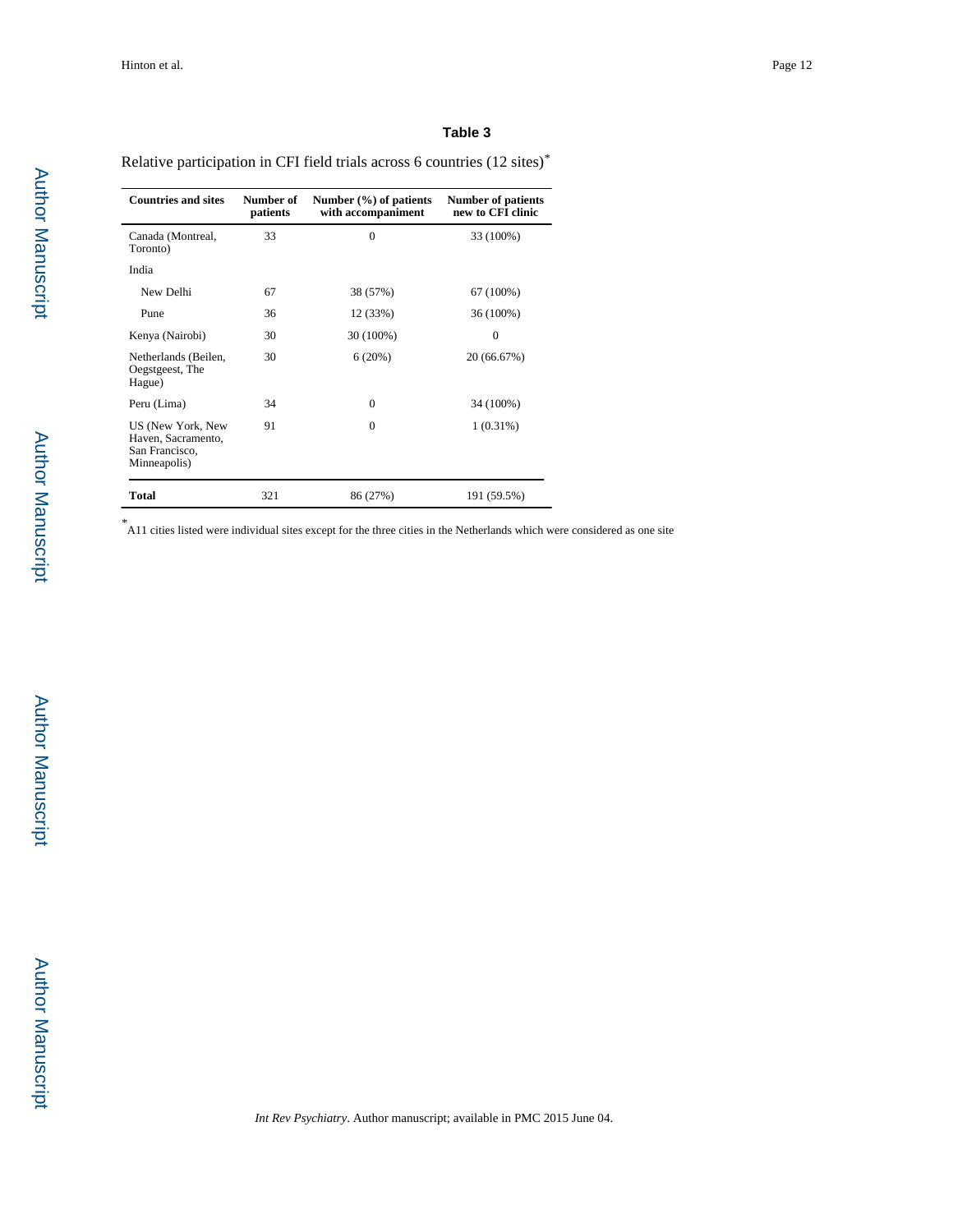Comparison of patient and relative characteristics across 3 sites

|                                | Pune<br>$(n = 12)$ | <b>New Delhi</b><br>$(n = 29)$ | <b>Nairobi</b><br>$(n = 30)$ | P-value |
|--------------------------------|--------------------|--------------------------------|------------------------------|---------|
| <b>Patient characteristics</b> |                    |                                |                              |         |
| Mean age (sd)                  | 34 (14)            | 32(11)                         | 31(11)                       | 0.92    |
| Women, $n$ $(\%)$              | $6(50\%)$          | $12(41\%)$                     | 15 (50%)                     | 0.81    |
| Marital status#, $n$ (%)       |                    |                                |                              | 0.02    |
| Never married                  | 5(45%)             | 7(24%)                         | 11 (37%)                     |         |
| Married                        | 5(45%)             | 20(69%)                        | $9(30\%)$                    |         |
| Other                          | 1(9%)              | 2(7%)                          | 10 (33%)                     |         |
| Diagnosis (% disorder)         |                    |                                |                              | 0.001   |
| Psychotic                      | 2(17%)             | $3(10\%)$                      | 14 (47%)                     |         |
| Mood                           | 2(17%)             | 9(31%)                         | $9(30\%)$                    |         |
| Anxiety                        | 2(17%)             | 4(14%)                         | $0(0\%)$                     |         |
| Substance                      | $0(0\%)$           | $3(10\%)$                      | 5(17%)                       |         |
| $Other^{\wedge}$               | $6(50\%)$          | 10(34%)                        | 2(7%)                        |         |
| Mean years education<br>(sd)   | 12(3.5)            | 10(4.3)                        | 10(3.4)                      | 0.07    |
| <b>Family characteristics</b>  |                    |                                |                              |         |
| Relationship, n (%)            |                    |                                |                              | 0.07    |
| Parent                         | $6(50\%)$          | 11 (38%)                       | $3(10\%)$                    |         |
| Spouse                         | 2(17%)             | 6(21%)                         | $9(30\%)$                    |         |
| Sibling                        | 2(17%)             | 7(24%)                         | 14 (47%)                     |         |
| Child/other                    | 2(17%)             | 5(17%)                         | 4(13%)                       |         |
| Female <sup>#</sup> , $n$ (%)  | 7(58%)             | 12 (41%)                       | 18 (62%)                     | 0.32    |

aData are missing for one participant.

bOther diagnoses included adjustment disorder, somatoform disorder, dissociative disorder, sleep disorder and impulse control disorder.

*\** Sites were compared using the Kruskal-Wallis test for age and education and Fisher's exact test for all other variables.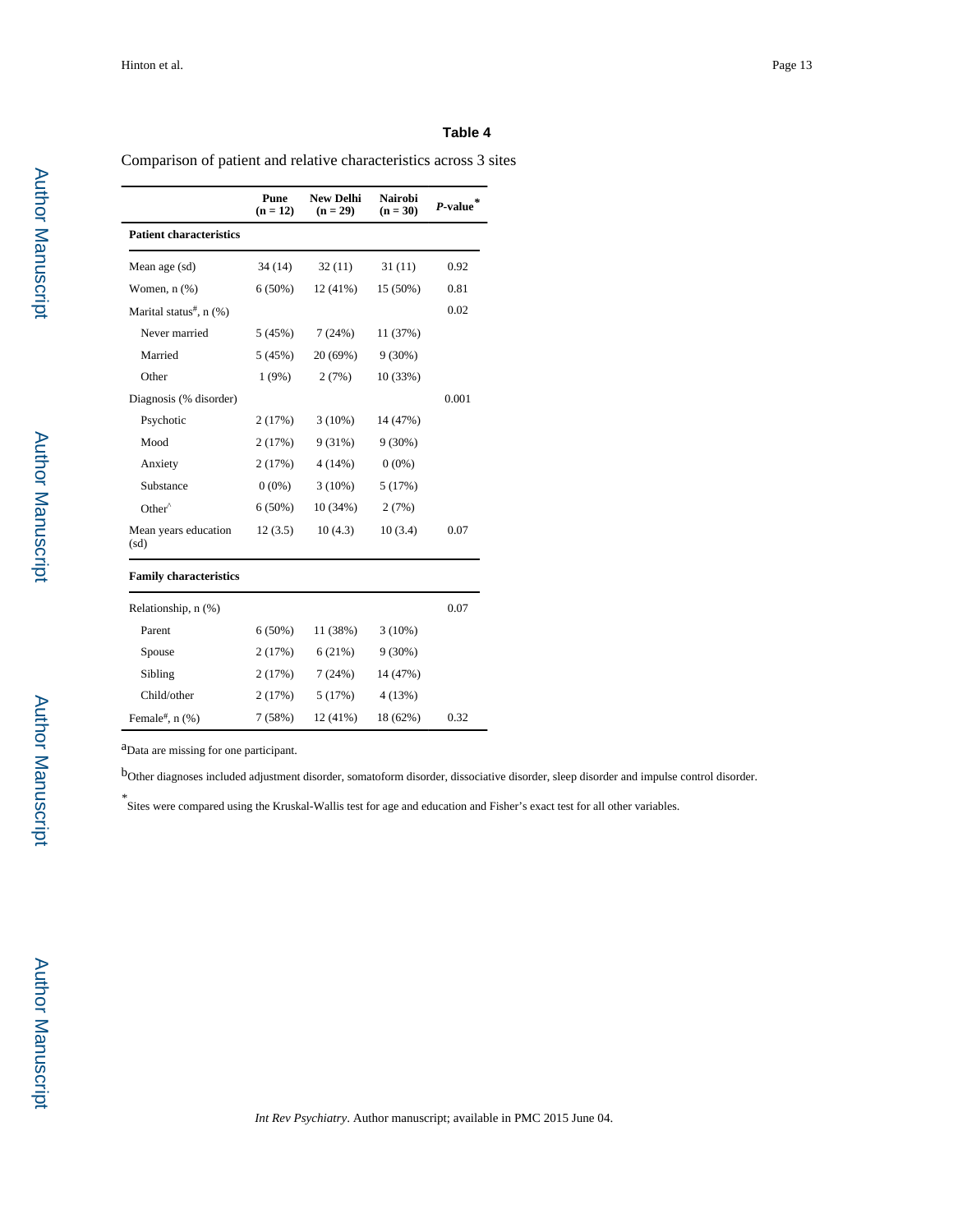Cross-site comparison of the overall feasibility, acceptability, and clinical utility of cultural assessment from relative's perspective

|                         | Pune<br>$(n = 12)$ | <b>New Delhi</b><br>$(n = 29)$ | Nairobi<br>$(n = 30)$ | $P$ -value <sup>*</sup> |
|-------------------------|--------------------|--------------------------------|-----------------------|-------------------------|
| Feasibility             | 1.29(0.72)         | 1.28(0.34)                     | 1.50(0.37)1.62        | 0.15                    |
| <b>Acceptability</b>    | 1.17(0.78)         | 1.28(0.34)                     | (0.22)                | 0.01                    |
| <b>Clinical utility</b> | 1.11(0.78)         | 1.09(0.26)                     | 1.44(0.35)            | 0.02                    |
| Composite               | 1.15(0.68)         | 1.15(0.25)                     | 1.48(0.25)            | 0.02                    |

Note: data are summarized as means and standard deviation

*\** Sites were compared using generalized estimating equation models that adjusted for clustering by clinician